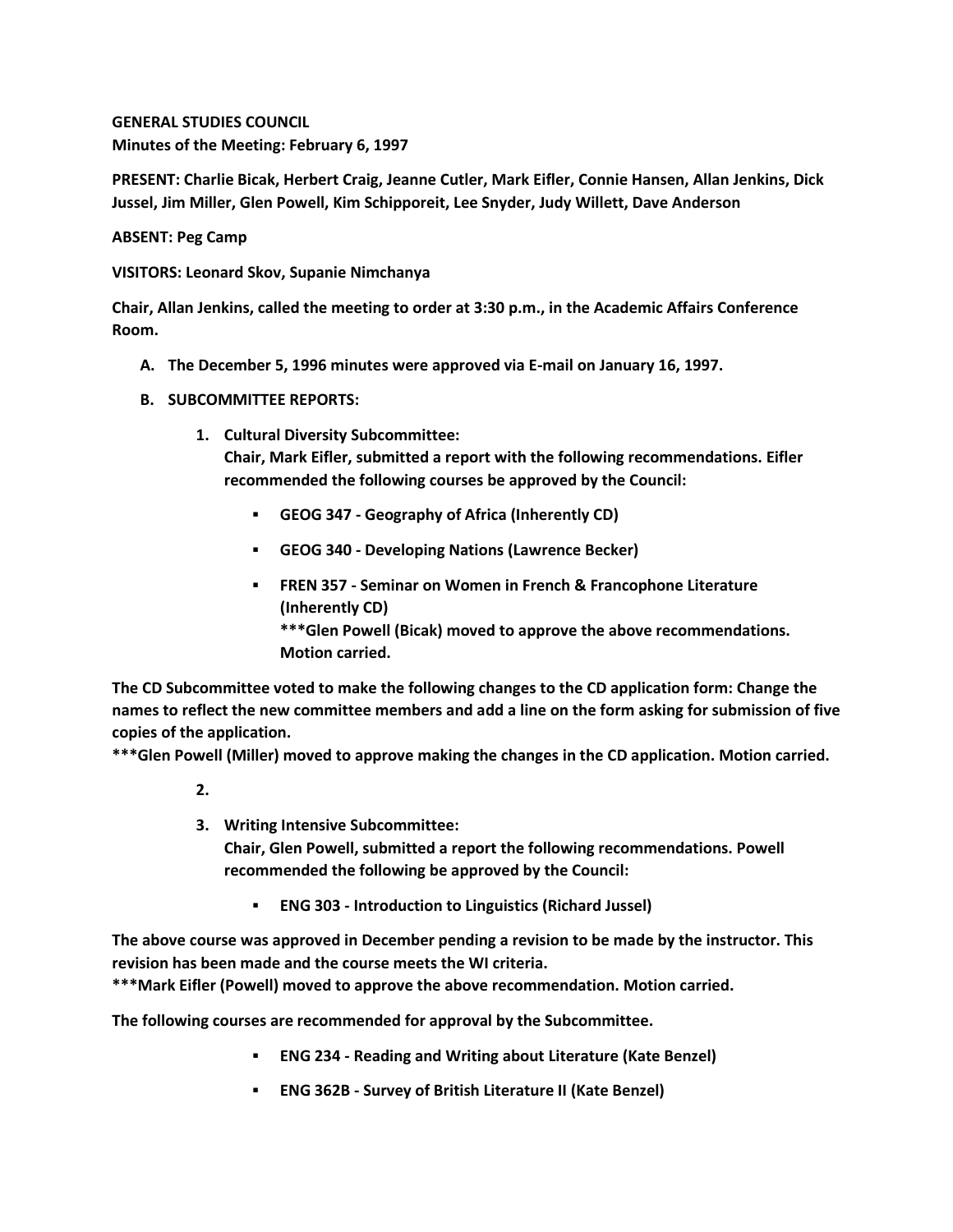- **HIST 339 - Amerindian and Colonial Latin America (Roger Davis)**
- **PE 461 - Exercise Physiology (Dennis Jacobsen, Richard Seip, Joe Donnelly)**
- **PHYS 276 - General Physics (Mark Markes)**

**\*\*\*Mark Eifler (Bicak) moved to approve the above recommendations. Motion carried.** 

- **HIST 492 - Soviet Russia (Carol Lilly)**
- **SPCH 370 - Small Group Communication (Robert Coccetti)**

**The above courses were approved by the Subcommittee pending an addition in the revision process. However, after the Council discussed the situation, the Council decided to move to approve the courses.**

**\*\*\*Jim Miller (Bicak) moved to approve HIST 492 as WI. Motion carried.**

**\*\*\*Jim Miller (Hansen) moved to approve SPCH 370 as WI. Motion carried. Bicak and Powell abstained.** 

**The following courses are being taught as WI, however, the approved instructors are as follows:**

- **MATH 350 - Abstract Algebra (Barton Willis, Randall Heckman, Lutfi Lutfiyya and Stephen Bean)**
- **MATH 460 - Advanced Calculus (Barton Willis, Randall Heckman, Lutfi Lutfiyya and Stephen Bean)**
- **C.**
- **D. NEW BUSINESS:**
	- **1. International Student/General Studies Field Study:**
		- **Leonard Skov and Supanie Nimchanya would like to conduct a field study with faculty and general studies courses. For the field study, Supanie Nimchanya would 1) collect data on the kinds of learning activity that are utilized in general studies courses from faculty, 2) collect perceptions of faculty about which activities are more difficult and less effective for students whose native language is not English, and which of those activities are less difficult and more effective whose native language is not English, 3) collect parallel information from students. The data will be collected from faculty teaching general studies courses and international students whose native language is not English. Participation will be voluntary and anonymous.**
	- **2. Business Law/Business Communications WI Status: The Council discussed making BACC 311 Business Law courses and BSAD 320 Business Communications WI, regardless of the instructor. After considerable discussion, the Council decided to continue approving the course as instructor specific.**